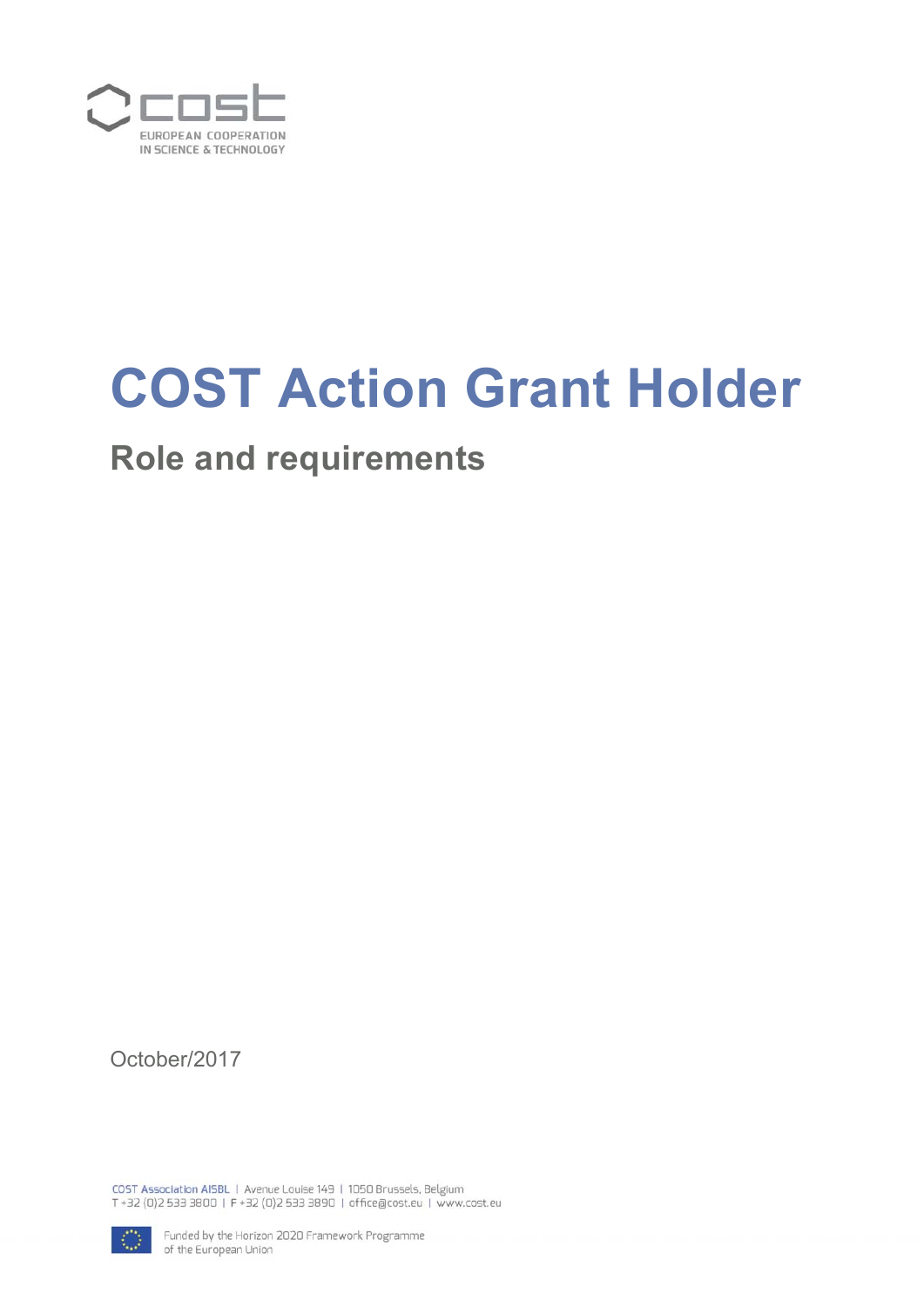

## **1) THE COST ACTION GRANT HOLDER**

As defined in the COST Vademecum, available on the COST website at the following link www.cost.eu/download/COSTVademecum, during the first Management Committee meeting of the Action, the Action must elect an established legal entity, of which one Action MC Member must hold an affiliation, to manage the COST Action under the tenets of the COST Grant System (CGS). The CGS requires that the elected legal entity, which becomes known as the Grant Holder, will administer the Action Grant by overseeing the financial and administrative management and the various coordination tasks required to successfully support the implementation of approved Action activities.

### **2) GRANT HOLDER POSITIONS:**

The COST Action Grant Holder is a key player in the Action management structure and is comprised of four key positions (one single can person can hold maximum 2 positions):

- Scientific Representative: is the MC Member affiliated to the Grant Holder Institution.
- **EXT** Legal Representative: is the person from the Grant Holder Institution who bears the legal authority to sign the COST Action Grant Agreement (e.g. the Rector of a University).
- Financial Representative: is the person from the Grant Holder Institution who has the legal authority to commit financially the institution in question and to validate the expenses listed in financial reports.
- Grant Manager: is the person working or affiliated to the Grant Holder Institution who is responsible for overseeing the administrative management of the COST Action and is the primary user of the e-COST Action management tool.

#### **3) REQUIREMENTS TO BECOME A GRANT HOLDER**

Prior to the commencement of the Action's activities, the MC member who wishes to propose his/her institution as future Grant Holder of the Action shall ensure that the following criteria are respected. The information below intends to provide additional details on the criteria necessary to become a COST Action Grant Holder. Requirements described in the COST Vademecum prevails.

The Grant Holder must:

- **•** be financially stable in order to advance funds to cover the eligible expenses incurred during a given Grant Period for Action activities;
- **a** avoid any conflict of interest with the Action Chair;
- have a bank account in EUR;
- **•** be able to electronically sign documents (e.g. Action Grant Agreement, Financial Reports) and to accept documents signed electronically (e.g. Online Travel Reimbursement Request);
- be able to reimburse all participants within 30 calendar days after having received the claimant's complete claim;
- be able to submit Financial Reports in time (45 days after Grant Period end date);
- be able to archive invoices, receipts, and minutes until 30/04/2022 and present them in case of an audit;
- **•** be able to comply with the institution requirements and the rules of the COST Vademecum (e.g. flat rates for hotel, meals, STSM, LOS);
- **•** be able to dedicate sufficient time to perform and oversee the administrative activities of the Action and to cover the related costs taking into consideration that the institution will receive a fee corresponding to up to 15% of the networking expenditures to do so (FSAC);